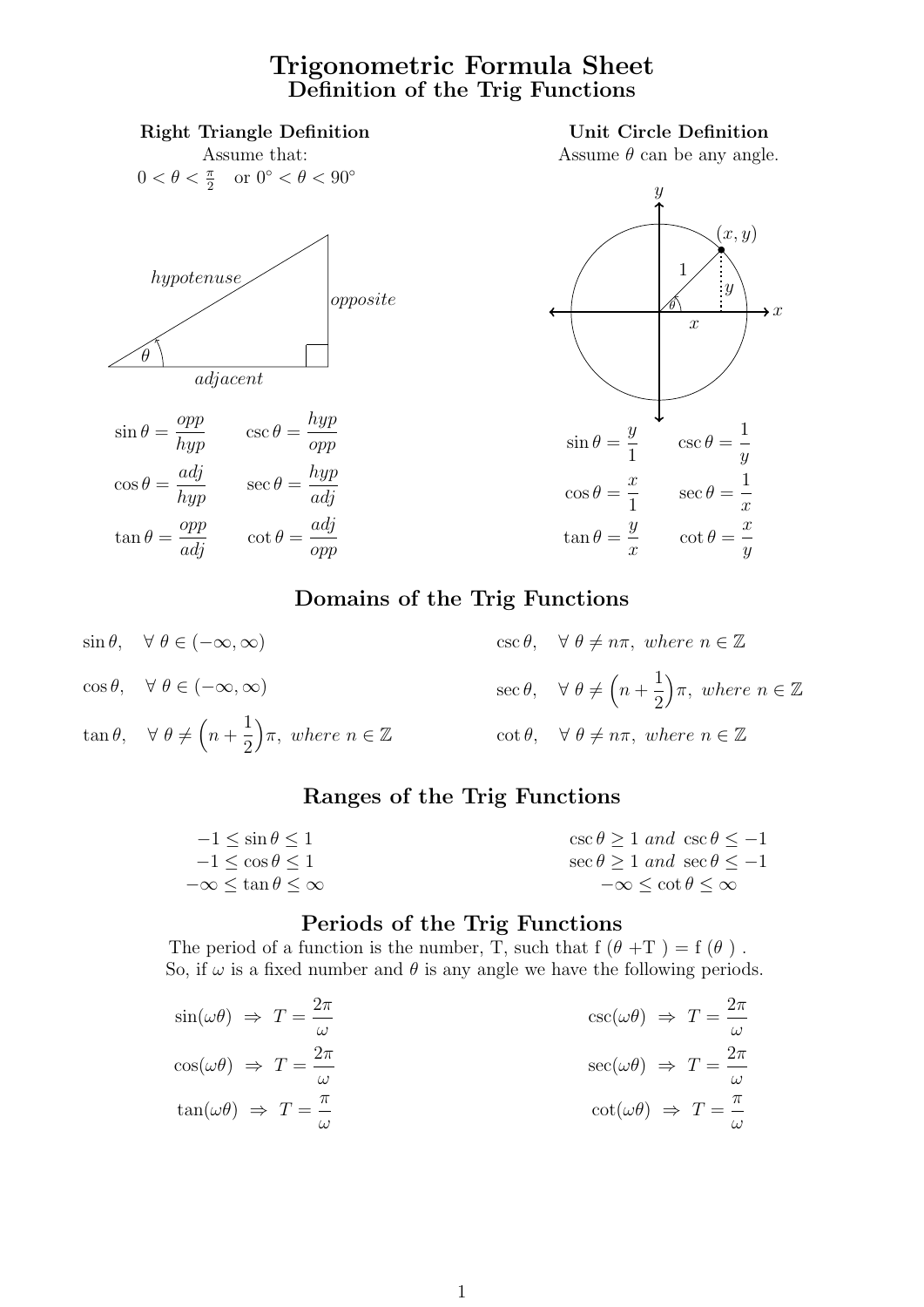### Identities and Formulas

#### Tangent and Cotangent Identities

$$
\tan \theta = \frac{\sin \theta}{\cos \theta} \qquad \cot \theta = \frac{\cos \theta}{\sin \theta}
$$

#### Reciprocal Identities

$$
\sin \theta = \frac{1}{\csc \theta} \qquad \csc \theta = \frac{1}{\sin \theta}
$$

$$
\cos \theta = \frac{1}{\sec \theta} \qquad \sec \theta = \frac{1}{\cos \theta}
$$

$$
\tan \theta = \frac{1}{\cot \theta} \qquad \cot \theta = \frac{1}{\tan \theta}
$$

#### Pythagorean Identities

 $\sin^2\theta + \cos^2\theta = 1$  $\tan^2 \theta + 1 = \sec^2 \theta$  $1 + \cot^2 \theta = \csc^2 \theta$ 

#### Even and Odd Formulas

| $\sin(-\theta) = -\sin\theta$ | $\csc(-\theta) = -\csc \theta$ |
|-------------------------------|--------------------------------|
| $\cos(-\theta) = \cos\theta$  | $\sec(-\theta) = \sec \theta$  |
| $\tan(-\theta) = -\tan\theta$ | $\cot(-\theta) = -\cot\theta$  |

#### Periodic Formulas

If n is an integer

| $\sin(\theta + 2\pi n) = \sin \theta$ | $\csc(\theta + 2\pi n) = \csc \theta$ |
|---------------------------------------|---------------------------------------|
| $\cos(\theta + 2\pi n) = \cos \theta$ | $\sec(\theta + 2\pi n) = \sec \theta$ |
| $\tan(\theta + \pi n) = \tan \theta$  | $\cot(\theta + \pi n) = \cot \theta$  |

#### Double Angle Formulas

 $\sin(2\theta) = 2\sin\theta\cos\theta$ 

$$
\cos(2\theta) = \cos^2 \theta - \sin^2 \theta
$$
  
= 2 cos<sup>2</sup> θ - 1  
= 1 - 2 sin<sup>2</sup> θ

 $\tan(2\theta) = \frac{2\tan\theta}{1-\tan^2\theta}$  $1 - \tan^2 \theta$ 

#### Degrees to Radians Formulas

If  $x$  is an angle in degrees and  $t$  is an angle in radians then:

$$
\frac{\pi}{180^\circ} = \frac{t}{x} \qquad \Rightarrow \qquad t = \frac{\pi x}{180^\circ} \text{ and } x = \frac{180^\circ t}{\pi}
$$

#### Half Angle Formulas

$$
\sin \theta = \pm \sqrt{\frac{1 - \cos(2\theta)}{2}}
$$

$$
\cos \theta = \pm \sqrt{\frac{1 + \cos(2\theta)}{2}}
$$

$$
\tan \theta = \pm \sqrt{\frac{1 - \cos(2\theta)}{1 + \cos(2\theta)}}
$$

#### Sum and Difference Formulas

$$
\sin(\alpha \pm \beta) = \sin \alpha \cos \beta \pm \cos \alpha \sin \beta
$$

$$
\cos(\alpha \pm \beta) = \cos \alpha \cos \beta \mp \sin \alpha \sin \beta
$$

$$
\tan(\alpha \pm \beta) = \frac{\tan \alpha \pm \tan \beta}{1 \mp \tan \alpha \tan \beta}
$$
**Product to Sum Formulas**

$$
\sin \alpha \sin \beta = \frac{1}{2} [\cos(\alpha - \beta) - \cos(\alpha + \beta)]
$$

$$
\cos \alpha \cos \beta = \frac{1}{2} [\cos(\alpha - \beta) + \cos(\alpha + \beta)]
$$

$$
\sin \alpha \cos \beta = \frac{1}{2} [\sin(\alpha + \beta) + \sin(\alpha - \beta)]
$$

$$
\cos \alpha \sin \beta = \frac{1}{2} [\sin(\alpha + \beta) - \sin(\alpha - \beta)]
$$

#### Sum to Product Formulas

$$
\sin \alpha + \sin \beta = 2 \sin \left( \frac{\alpha + \beta}{2} \right) \cos \left( \frac{\alpha - \beta}{2} \right)
$$

$$
\sin \alpha - \sin \beta = 2 \cos \left( \frac{\alpha + \beta}{2} \right) \sin \left( \frac{\alpha - \beta}{2} \right)
$$

$$
\cos \alpha + \cos \beta = 2 \cos \left( \frac{\alpha + \beta}{2} \right) \cos \left( \frac{\alpha - \beta}{2} \right)
$$

$$
\cos \alpha - \cos \beta = -2 \sin \left( \frac{\alpha + \beta}{2} \right) \sin \left( \frac{\alpha - \beta}{2} \right)
$$

#### Cofunction Formulas

$$
\sin\left(\frac{\pi}{2} - \theta\right) = \cos\theta \qquad \cos\left(\frac{\pi}{2} - \theta\right) = \sin\theta
$$

$$
\csc\left(\frac{\pi}{2} - \theta\right) = \sec\theta \qquad \sec\left(\frac{\pi}{2} - \theta\right) = \csc\theta
$$

$$
\tan\left(\frac{\pi}{2} - \theta\right) = \cot\theta \qquad \cot\left(\frac{\pi}{2} - \theta\right) = \tan\theta
$$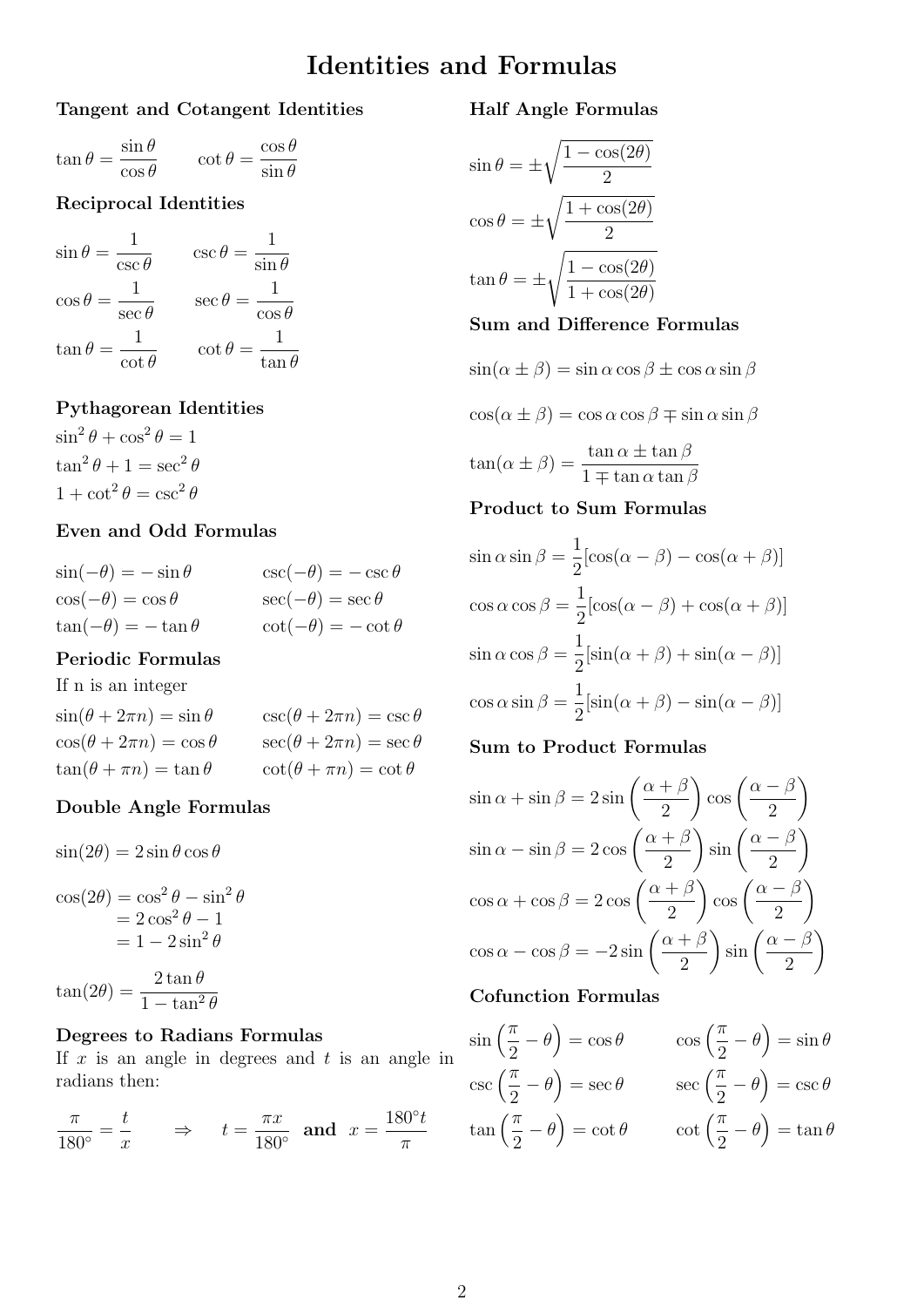### Unit Circle



For any ordered pair on the unit circle  $(x, y)$ :  $\cos \theta = x$  and  $\sin \theta = y$ 

### Example

$$
\cos\left(\frac{7\pi}{6}\right) = -\frac{\sqrt{3}}{2} \qquad \sin\left(\frac{7\pi}{6}\right) = -\frac{1}{2}
$$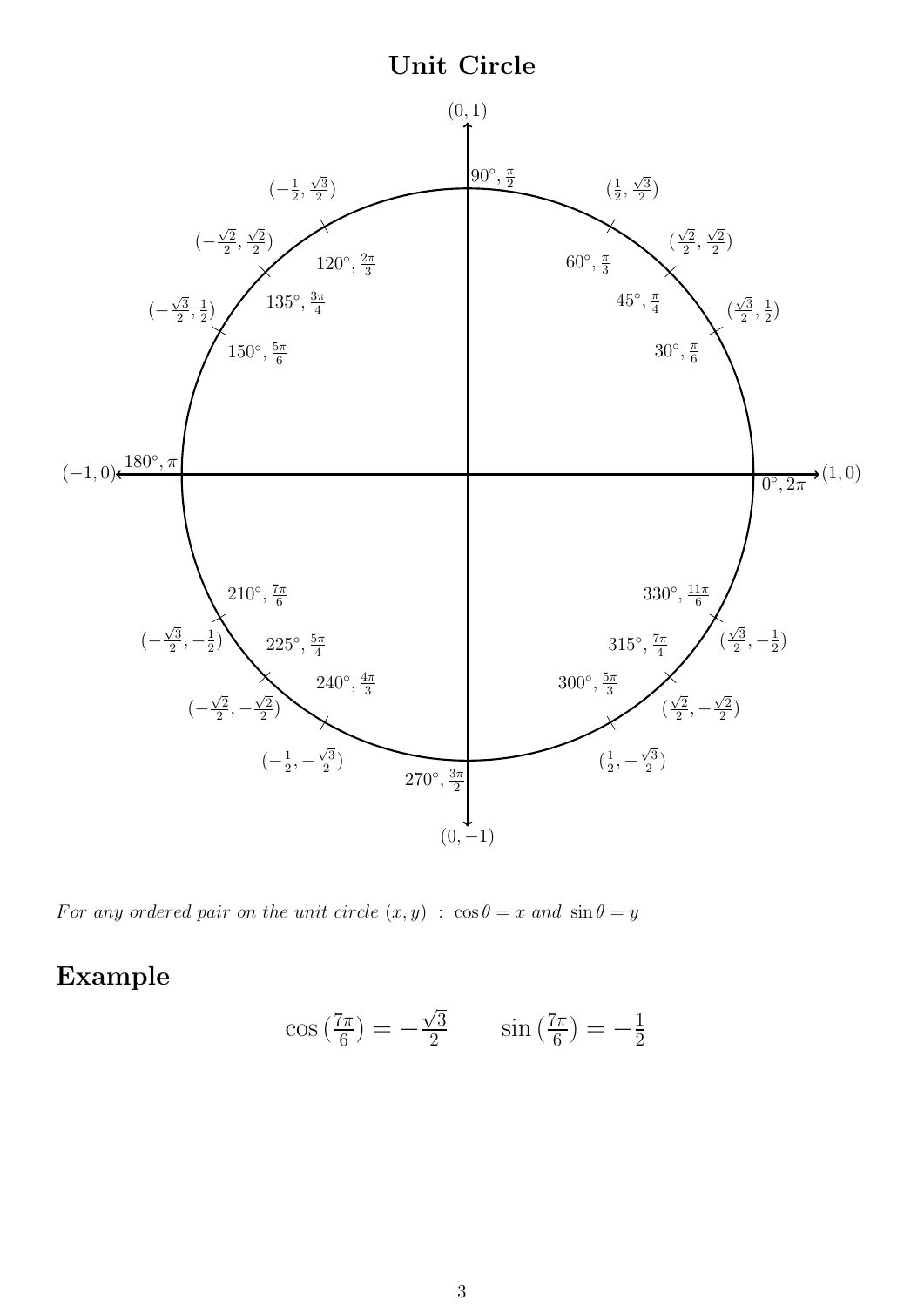### Inverse Trig Functions

Inverse Properties

the range

#### Definition

Domain and Range

# $\theta = \sin^{-1}(x)$  is equivalent to  $x = \sin \theta$  $\theta = \cos^{-1}(x)$  is equivalent to  $x = \cos \theta$  $\theta = \tan^{-1}(x)$  is equivalent to  $x = \tan \theta$

# $\sin(\sin^{-1}(x)) = x$   $\sin^{-1}(\sin(\theta)) = \theta$  $\cos(\cos^{-1}(x)) = x$   $\cos^{-1}(\cos(\theta)) = \theta$  $\tan(\tan^{-1}(x)) = x$   $\tan^{-1}(\tan(\theta)) = \theta$

These properties hold for x in the domain and  $\theta$  in

| Function                | Domain                                                                 | Range                                           |                             |
|-------------------------|------------------------------------------------------------------------|-------------------------------------------------|-----------------------------|
| $\theta = \sin^{-1}(x)$ | $-1 \leq x \leq 1$                                                     | $-\frac{\pi}{2} \leq \theta \leq \frac{\pi}{2}$ | <b>Other Notations</b>      |
|                         |                                                                        |                                                 | $\sin^{-1}(x) = \arcsin(x)$ |
| $\theta = \cos^{-1}(x)$ | $-1 \leq x \leq 1$                                                     | $0 \leq \theta \leq \pi$                        |                             |
| $\theta = \tan^{-1}(x)$ | $-\infty \leq x \leq \infty$ $-\frac{\pi}{2} < \theta < \frac{\pi}{2}$ |                                                 | $\cos^{-1}(x) = \arccos(x)$ |
|                         |                                                                        |                                                 | $\tan^{-1}(x) = \arctan(x)$ |

### Law of Sines, Cosines, and Tangents



#### Law of Sines

$$
\frac{\sin\alpha}{a} = \frac{\sin\beta}{b} = \frac{\sin\gamma}{c}
$$

#### Law of Cosines

$$
a^2 = b^2 + c^2 - 2bc \cos \alpha
$$

$$
b^2 = a^2 + c^2 - 2ac\cos\beta
$$

 $c^2 = a^2 + b^2 - 2ab\cos\gamma$ 

#### Law of Tangents

$$
\frac{a-b}{a+b} = \frac{\tan\frac{1}{2}(\alpha - \beta)}{\tan\frac{1}{2}(\alpha + \beta)}
$$

$$
\frac{b-c}{b+c} = \frac{\tan\frac{1}{2}(\beta-\gamma)}{\tan\frac{1}{2}(\beta+\gamma)}
$$

$$
\frac{a-c}{a+c} = \frac{\tan\frac{1}{2}(\alpha - \gamma)}{\tan\frac{1}{2}(\alpha + \gamma)}
$$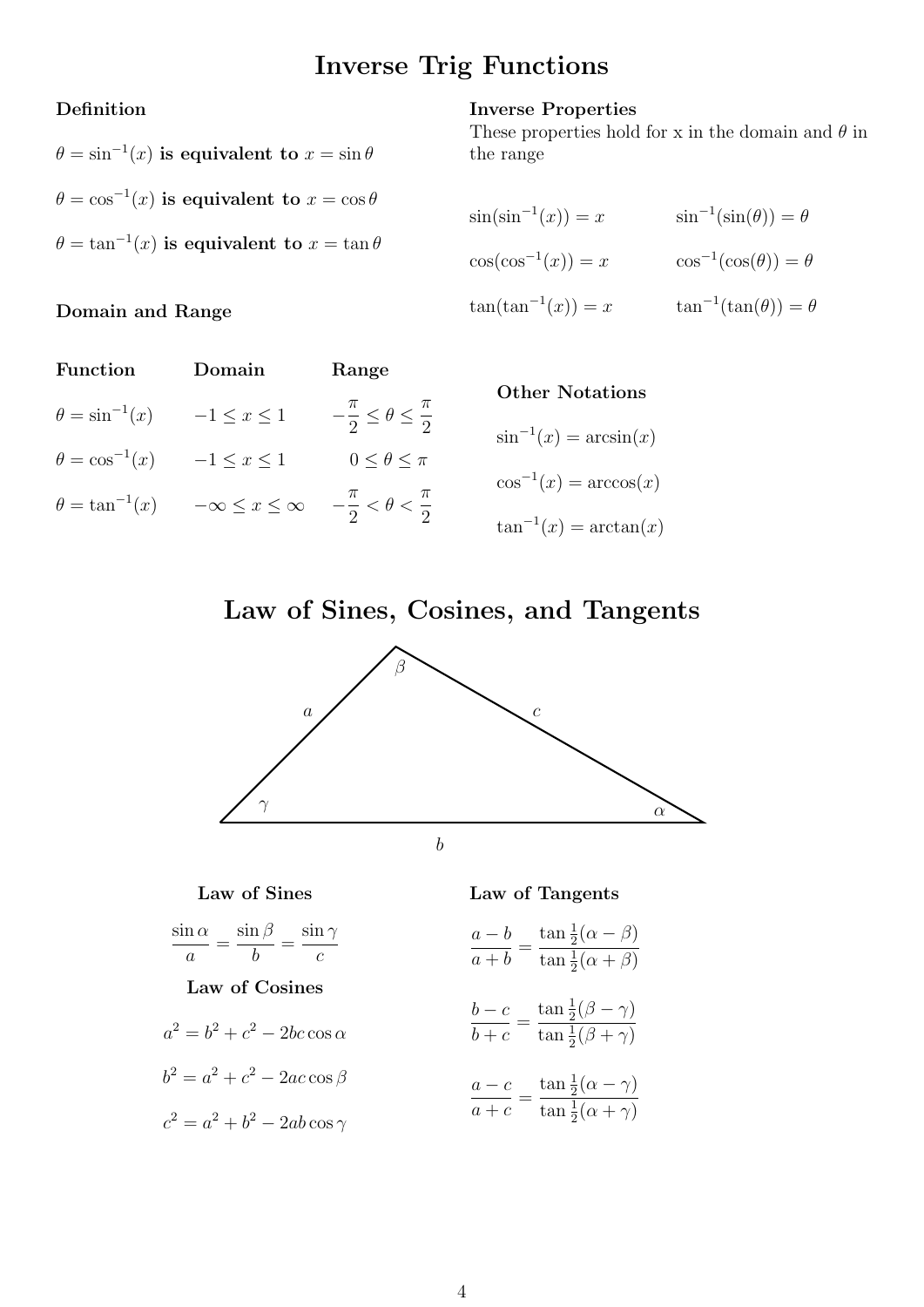### Complex Numbers

$$
i = \sqrt{-1} \qquad i^2 = -1 \qquad i^3 = -i \qquad i^4 = 1
$$
  

$$
\sqrt{-a} = i\sqrt{a}, \quad a \ge 0
$$
  

$$
(a + bi) + (c + di) = a + c + (b + d)i
$$
  

$$
(a + bi) - (c + di) = a - c + (b - d)i
$$
  

$$
(a + bi)(c + di) = ac - bd + (ad + bc)i
$$
  

$$
(a + bi)(a + bi) = a^2 + b^2
$$
  

$$
(a + bi)(c + di) = ac - bd + (ad + bc)i
$$
  

$$
(a + bi)(a + bi) = |a + bi|^2
$$

#### DeMoivre's Theorem

Let  $z = r(\cos \theta + i \sin \theta)$ , and let *n* be a positive integer. Then:

$$
z^n = r^n(\cos n\theta + i\sin n\theta).
$$

**Example:** Let  $z = 1 - i$ , find  $z^6$ .

Solution: First write  $z$  in polar form.

$$
r = \sqrt{(1)^2 + (-1)^2} = \sqrt{2}
$$
  
\n
$$
\theta = arg(z) = \tan^{-1}\left(\frac{-1}{1}\right) = -\frac{\pi}{4}
$$
  
\nPolar Form:  $z = \sqrt{2}\left(\cos\left(-\frac{\pi}{4}\right) + i\sin\left(-\frac{\pi}{4}\right)\right)$ 

Applying DeMoivre's Theorem gives :

$$
z^{6} = \left(\sqrt{2}\right)^{6} \left(\cos\left(6\cdot - \frac{\pi}{4}\right) + i\sin\left(6\cdot - \frac{\pi}{4}\right)\right)
$$

$$
= 2^{3} \left(\cos\left(-\frac{3\pi}{2}\right) + i\sin\left(-\frac{3\pi}{2}\right)\right)
$$

$$
= 8(0 + i(1))
$$

$$
= 8i
$$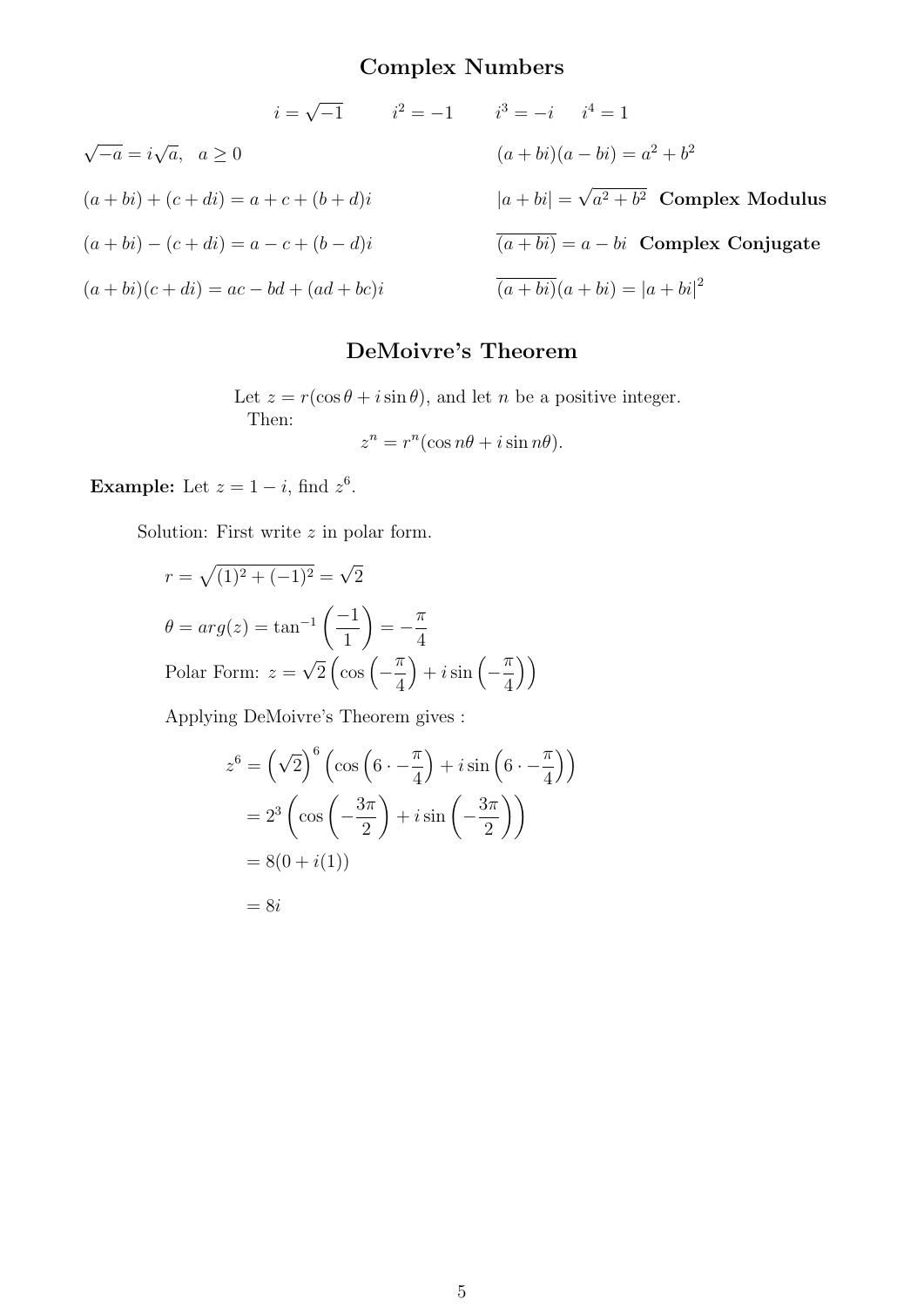#### Finding the nth roots of a number using DeMoivre's Theorem

Example: Find all the complex fourth roots of 4. That is, find all the complex solutions of  $x^4 = 4.$ 

We are asked to find all complex fourth roots of 4. These are all the solutions (including the complex values) of the equation  $x^4 = 4$ .

For any positive integer  $n$ , a nonzero complex number  $z$  has exactly  $n$  distinct  $n$ th roots. More specifically, if z is written in the trigonometric form  $r(\cos\theta + i\sin\theta)$ , the nth roots of z are given by the following formula.

(\*) 
$$
r^{\frac{1}{n}} \left( \cos \left( \frac{\theta}{n} + \frac{360^{\circ} k}{n} \right) + i \sin \left( \frac{\theta}{n} + \frac{360^{\circ} k}{n} \right) \right)
$$
, for  $k = 0, 1, 2, ..., n - 1$ .

Remember from the previous example we need to write 4 in trigonometric form by using:

$$
r = \sqrt{(a)^2 + (b)^2}
$$
 and  $\theta = arg(z) = \tan^{-1} \left(\frac{b}{a}\right)$ .

So we have the complex number  $a + ib = 4 + i0$ .

Therefore  $a = 4$  and  $b = 0$ 

So 
$$
r = \sqrt{(4)^2 + (0)^2} = 4
$$
 and  
\n $\theta = arg(z) = \tan^{-1} \left(\frac{0}{4}\right) = 0$   
\nFinally our trigonometric form is  $4 = 4(\cos 0^\circ + i \sin 0^\circ)$ 

Using the formula (\*) above with  $n = 4$ , we can find the fourth roots of  $4(\cos 0° + i \sin 0°)$ 

• For 
$$
k = 0
$$
,  $4^{\frac{1}{4}} \left( \cos \left( \frac{0^{\circ}}{4} + \frac{360^{\circ} * 0}{4} \right) + i \sin \left( \frac{0^{\circ}}{4} + \frac{360^{\circ} * 0}{4} \right) \right) = \sqrt{2} \left( \cos(0^{\circ}) + i \sin(0^{\circ}) \right) = \sqrt{2}$   
\n• For  $k = 1$ ,  $4^{\frac{1}{4}} \left( \cos \left( \frac{0^{\circ}}{4} + \frac{360^{\circ} * 1}{4} \right) + i \sin \left( \frac{0^{\circ}}{4} + \frac{360^{\circ} * 1}{4} \right) \right) = \sqrt{2} \left( \cos(90^{\circ}) + i \sin(90^{\circ}) \right) = \sqrt{2}i$   
\n• For  $k = 2$ ,  $4^{\frac{1}{4}} \left( \cos \left( \frac{0^{\circ}}{4} + \frac{360^{\circ} * 2}{4} \right) + i \sin \left( \frac{0^{\circ}}{4} + \frac{360^{\circ} * 2}{4} \right) \right) = \sqrt{2} \left( \cos(180^{\circ}) + i \sin(180^{\circ}) \right) = -\sqrt{2}$   
\n• For  $k = 3$ ,  $4^{\frac{1}{4}} \left( \cos \left( \frac{0^{\circ}}{4} + \frac{360^{\circ} * 3}{4} \right) + i \sin \left( \frac{0^{\circ}}{4} + \frac{360^{\circ} * 3}{4} \right) \right) = \sqrt{2} \left( \cos(270^{\circ}) + i \sin(270^{\circ}) \right) = -\sqrt{2}i$ 

Thus all of the complex roots of  $x^4 = 4$  are:

$$
\sqrt{2}, \sqrt{2}i, -\sqrt{2}, -\sqrt{2}i \ .
$$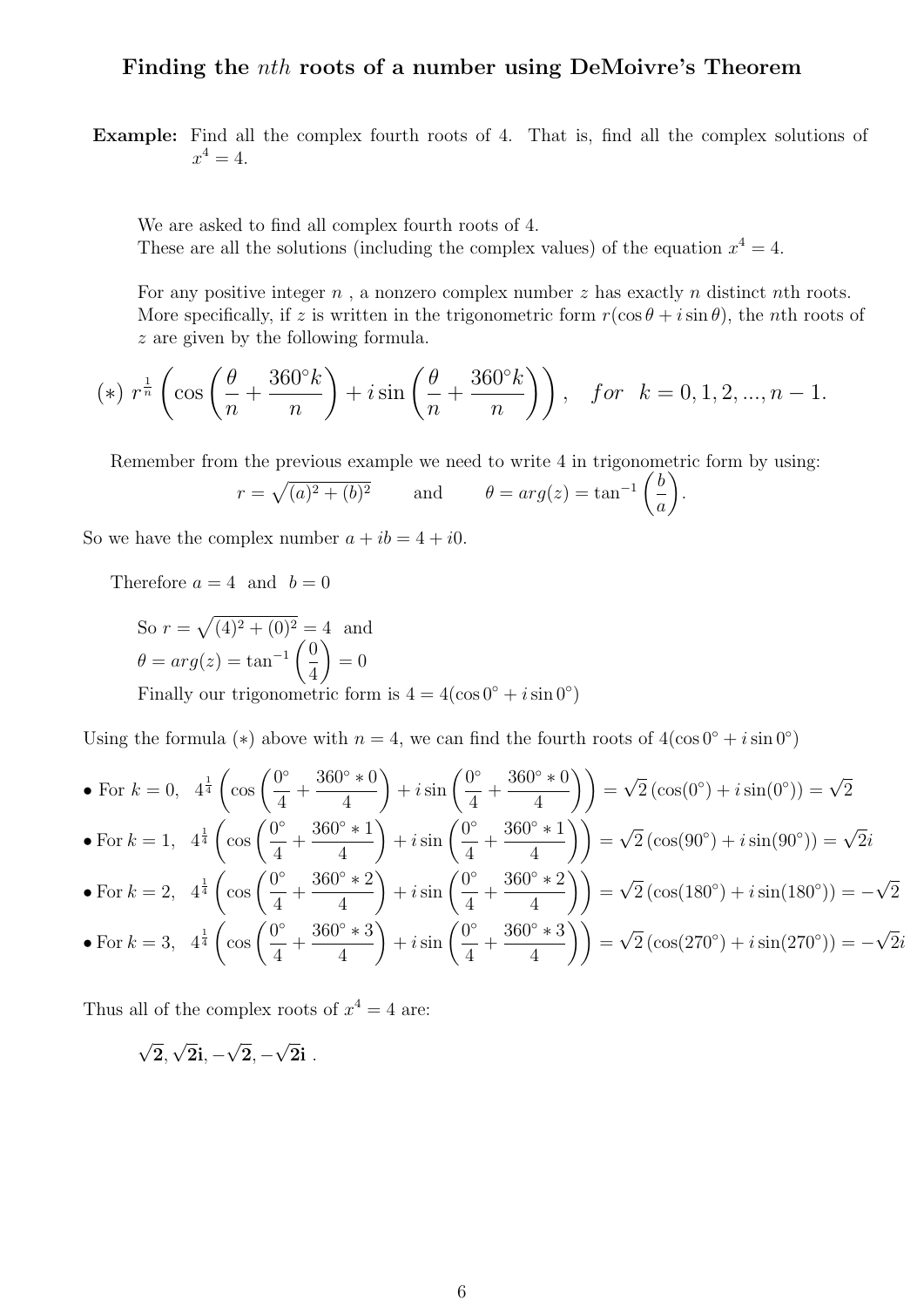# Formulas for the Conic Sections

#### Circle

StandardForm : 
$$
(\mathbf{x} - \mathbf{h})^2 + (\mathbf{y} - \mathbf{k})^2 = \mathbf{r}^2
$$

Where 
$$
(\mathbf{h}, \mathbf{k})
$$
 = center and  $\mathbf{r}$  = radius

### Ellipse

Standard Form for Horizontal Major Axis:

$$
\frac{({\rm x} - {\rm h})^2}{{\rm a}^2} + \frac{({\rm y} - {\rm k})^2}{{\rm b}^2} = 1
$$

Standard Form for Vertical Major Axis:

$$
\frac{(x-h)^2}{b^2} + \frac{(y-k)^2}{a^2} = 1
$$
  
Where (h, k)= center

2a=length of major axis

2b=length of minor axis

$$
(\mathbf{0} < \mathbf{b} < \mathbf{a})
$$

Foci can be found by using  $c^2 = a^2 - b^2$ 

Where  $c=$  foci length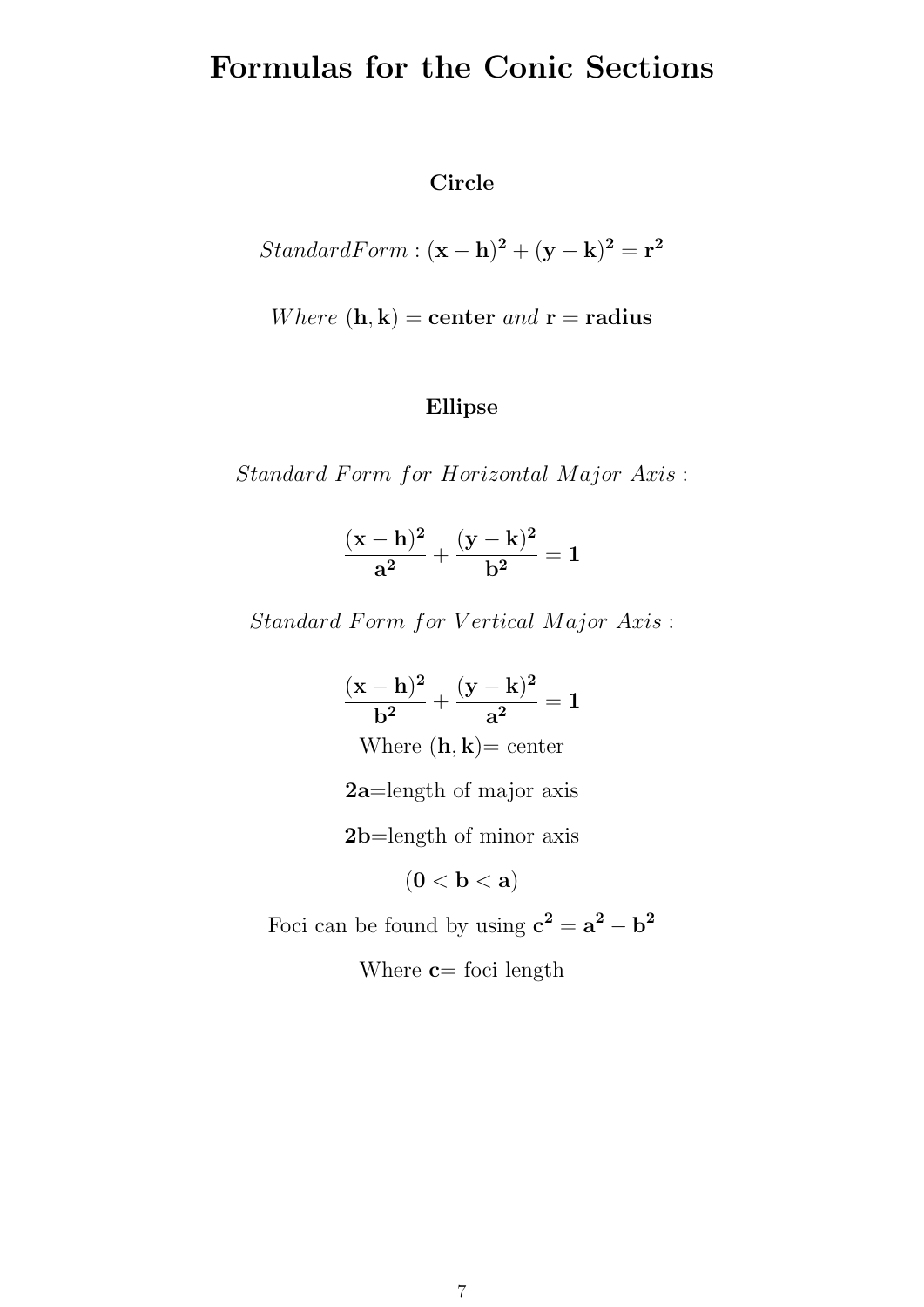# More Conic Sections

#### Hyperbola

Standard Form for Horizontal Transverse Axis:

$$
\frac{(\mathbf{x}-\mathbf{h})^2}{\mathbf{a}^2}-\frac{(\mathbf{y}-\mathbf{k})^2}{\mathbf{b}^2}=1
$$

Standard Form for Vertical Transverse Axis:

$$
\frac{(y-k)^2}{a^2}-\frac{(x-h)^2}{b^2}=1
$$

Where  $(\mathbf{h}, \mathbf{k}) =$  center

a=distance between center and either vertex

Foci can be found by using  $\mathbf{b}^2 = \mathbf{c}^2 - \mathbf{a}^2$ 

Where **c** is the distance between

center and either focus.  $(b > 0)$ 

#### Parabola

Vertical axis:  $y = a(x - h)^2 + k$ Horizontal axis:  $\mathbf{x} = \mathbf{a}(\mathbf{y} - \mathbf{k})^2 + \mathbf{h}$ Where  $(\mathbf{h}, \mathbf{k})$  vertex a=scaling factor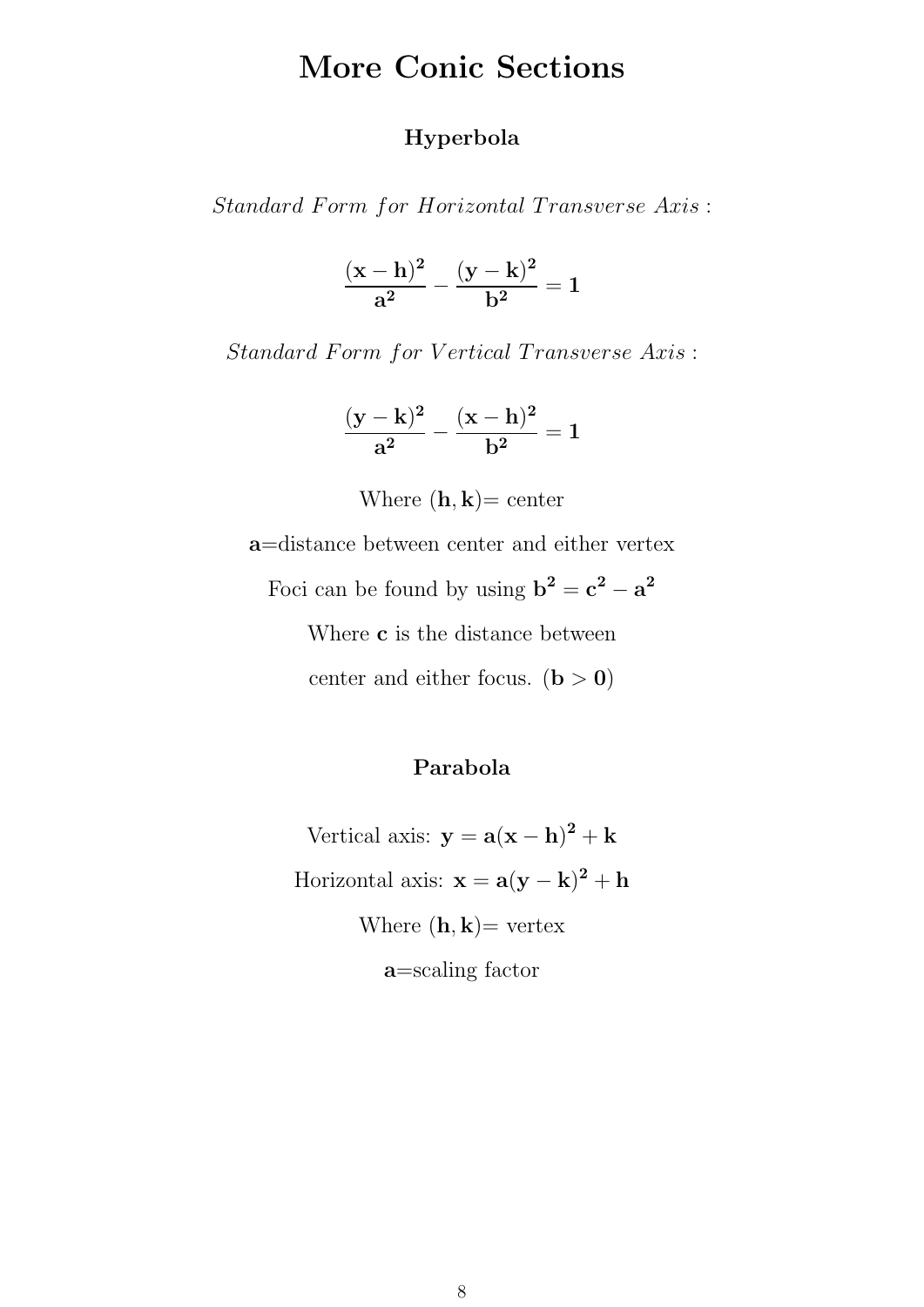